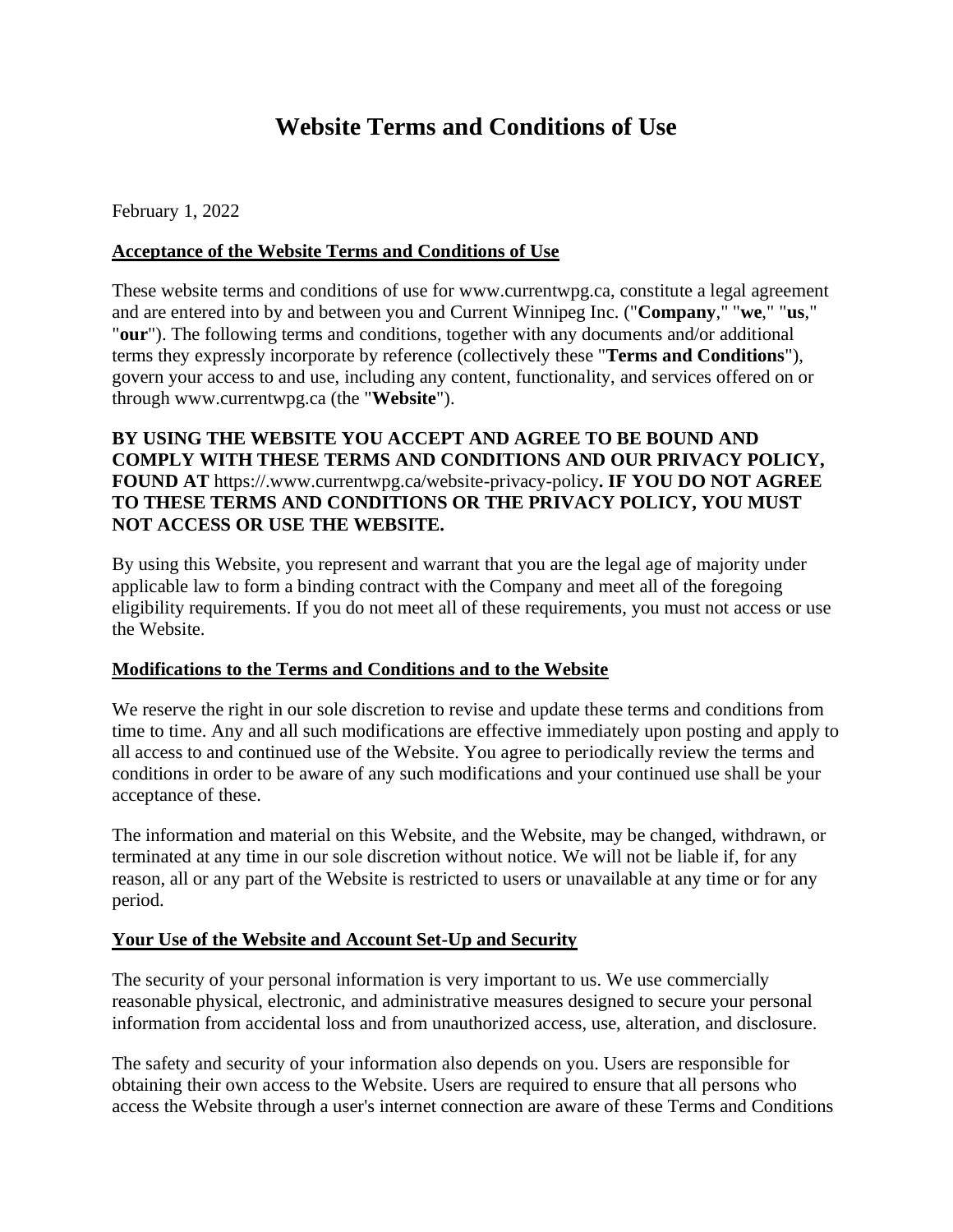and comply with them. The Website, including content or areas of the Website, may require user registration. It is a condition of your use of the Website that all the information you provide on the Website is correct, current, and complete.

Unfortunately, the transmission of information via the Internet is not completely secure. Although we do our best to protect your personal information, we cannot guarantee the security of your personal information transmitted to our Website. Any transmission of personal information is at your own risk. We are not responsible for circumvention of any privacy settings or security measures contained on the Website.

Any username, password, or any other piece of information chosen by you, or provided to you as part of our security procedures, must be treated as confidential, and you must not disclose it to any other person or entity. You must exercise caution when accessing your account from a public or shared computer so that others are not able to view or record your password or other personal information. You understand and agree that should you be provided an account, your account is personal to you and you agree not to provide any other person with access to this Website or portions of it using your username, password, or other security information. You agree to notify us immediately of any unauthorized access to or use of your username or password or any other breach of security. You also agree to ensure that you logout from your account at the end of each session. You are responsible for any password misuse or any unauthorized access.

We reserve the right at any time and from time to time, to disable or terminate your account, any username, password, or other identifier, whether chosen by you or provided by us, in our sole discretion for any or no reason, including any violation of any provision of these Terms and Conditions.

You are prohibited from attempting to circumvent and from violating the security of this Website, including, without limitation: (a) accessing content and data that is not intended for you; (b) attempting to breach or breaching the security and/or authentication measures which are not authorized; (c) restricting, disrupting or disabling service to users, hosts, servers, or networks; (d) illicitly reproducing TCP/IP packet header; (e) disrupting network services and otherwise disrupting Website owner's ability to monitor the Website; (f) using any robot, spider, or other automatic device, process, or means to access the Website for any purpose, including monitoring or copying any of the material on the Website; (g) introducing any viruses, trojan horses, worms, logic bombs, or other material that is malicious or technologically harmful; (h) attacking the Website via a denial-of-service attack, distributed denial-of-service attack, flooding, mailbombing, or crashing; and (i) otherwise attempting to interfere with the proper working of the Website.

### **Intellectual Property Rights and Ownership**

You understand and agree that the Website and its entire contents, features, and functionality, including, but not limited to, all information, software, code, data text, displays, graphics, photographs, images, video, audio, music, broadcast, design, presentation, website layout, selection, and arrangement, are owned by the Company, its licensors, or other providers of such material and are protected in all forms by intellectual property laws including without limitation, copyright, trademark, patent, trade secret, and any other proprietary rights.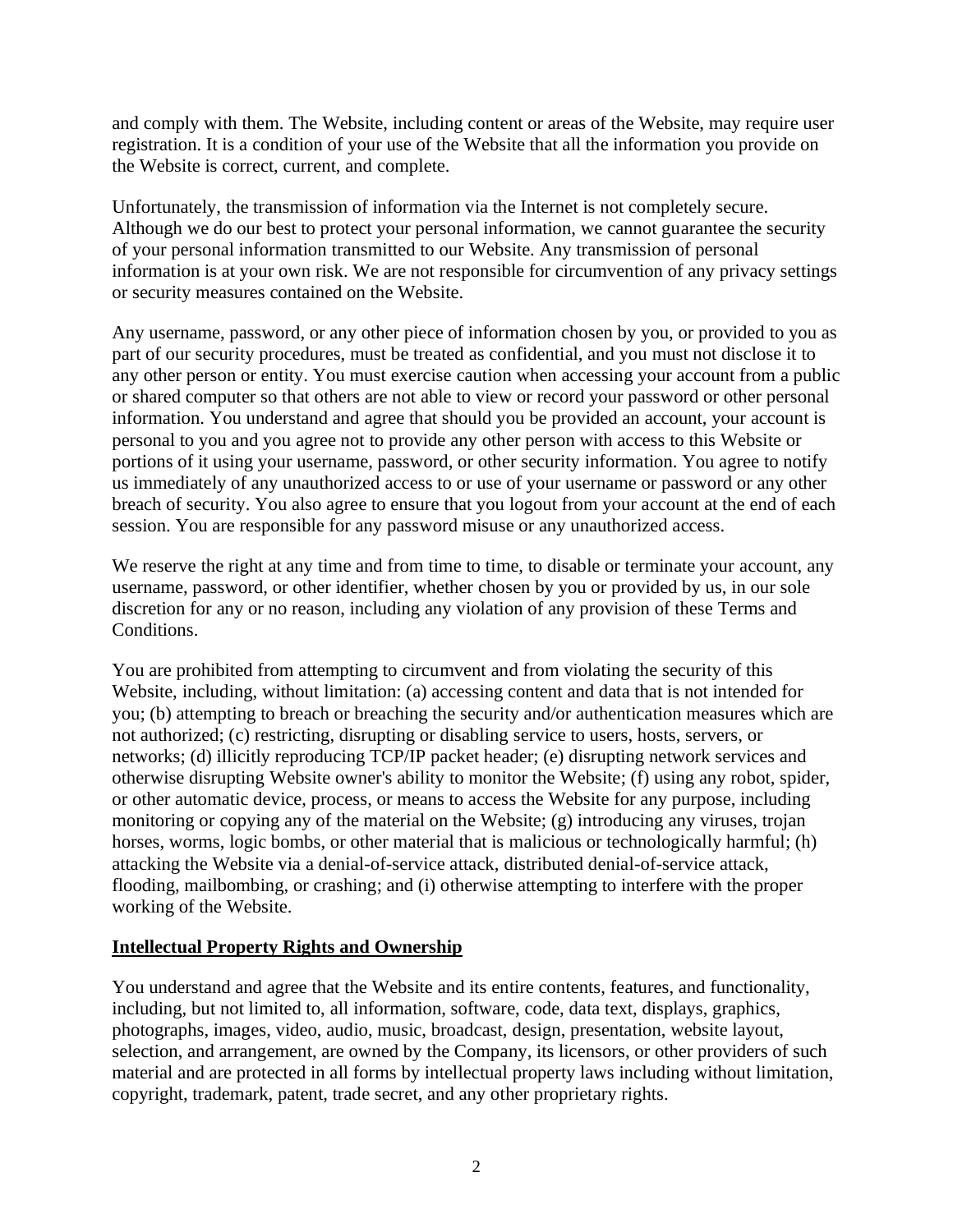The Company name, the Company logo, and all related names, logos, product and service names, designs, images, and slogans are trademarks of the Company or its affiliates or licensors. You must not use such marks without the prior written permission of the Company. Other names, logos, product and service names, designs, images, and slogans mentioned, or which appear on this Website are the trademarks of their respective owners. Use of any such property, except as expressly authorized, shall constitute an infringement or violation of the rights of the property owner and may be a violation of federal or other laws and could subject the infringer to legal action.

You may only use the Website for your personal and non-commercial use. You shall not directly or indirectly reproduce, compile for an internal database, distribute, modify, create derivative works of, publicly display, publicly perform, republish, download, store, or transmit any of the material on our Website, in any form or medium whatsoever except:

(a) your computer and browser may temporarily store or cache copies of materials being accessed and viewed;

(b) a reasonable number of copies for personal use only may be printed keeping any proprietary notices thereon, which may only be used for non-commercial and lawful personal use and not for further reproduction, publication, or distribution of any kind on any medium whatsoever; and

(c) in the event social media platforms are linked to certain content on our Website, you may take such actions as our Website and such third-party social media platforms permit.

Users are not permitted to modify copies of any materials from this Website nor delete or alter any copyright, trademark, or other proprietary rights notices from copies of materials from this site. You must not access or use for any commercial purposes any part of the Website or any services or materials available through the Website.

If you print off, copy, or download any part of our Website in breach of these Terms and Conditions, your right to use the Website will cease immediately and you must, at our option, return or destroy any copies of the materials you have made. You have no right, title, or interest in or to the Website or to any content on the Website, and all rights not expressly granted are reserved by the Company. Any use of the Website not expressly permitted by these Terms and Conditions is a breach of these Terms and Conditions and may infringe or violate copyright, trademark, and other intellectual property or other proprietary laws.

# **Conditions of Use**

As a condition of your access and use, you agree that you may use the Website only for lawful purposes and in accordance with these Terms and Conditions.

Without limiting the foregoing, you warrant and agree that your use of the Website shall not:

(a) In any manner violate any applicable federal, provincial, local, or international law or regulation including, without limitation, any laws regarding the export of data or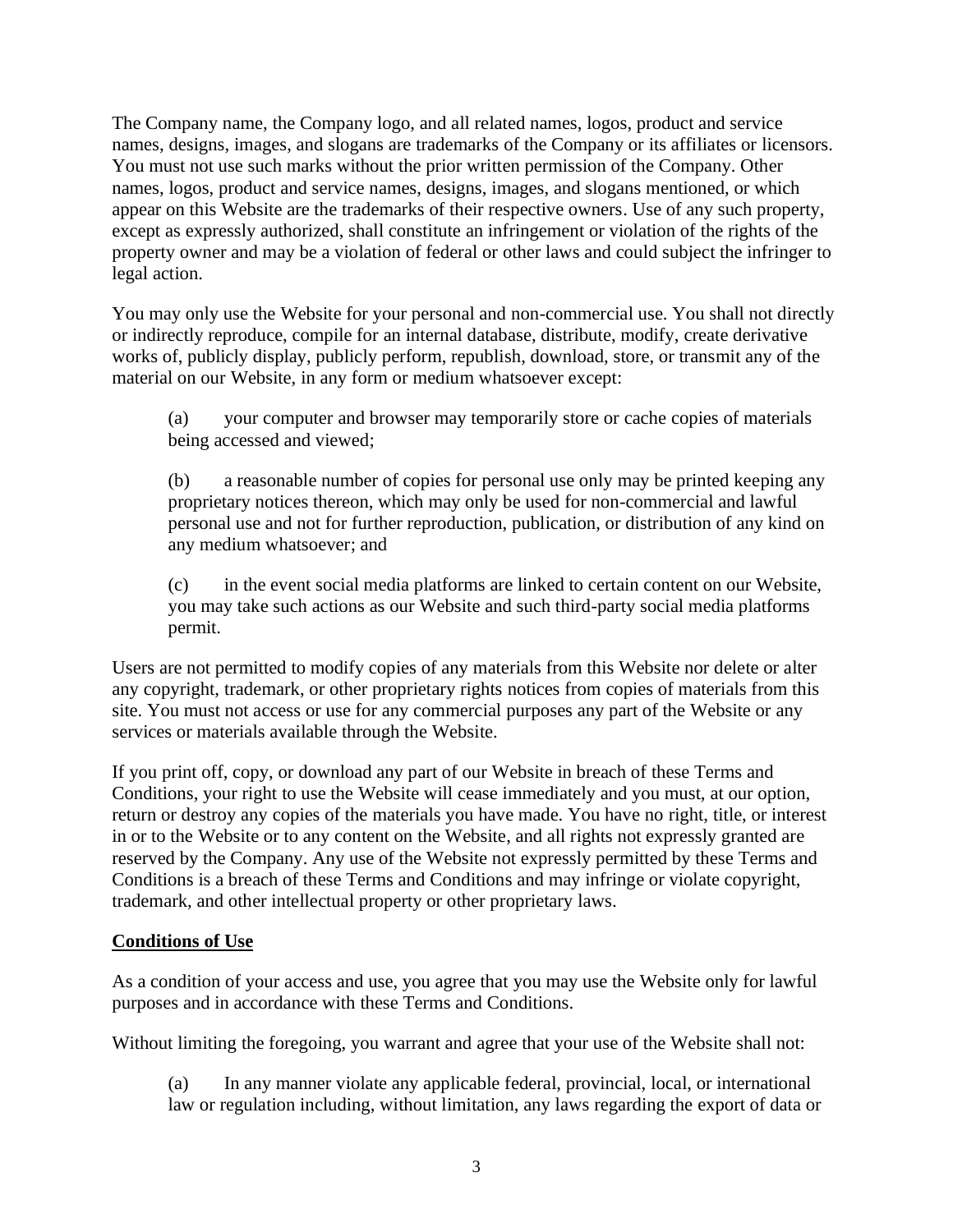software, patent, trademark, trade secret, copyright, or other intellectual property, legal rights (including the rights of publicity and privacy of others) or contain any material that could give rise to any civil or criminal liability under applicable laws or regulations or that otherwise may be in conflict with these Terms and Conditions and our Privacy Policy found at https://.www.currentwpg.ca/website-privacy-policy.

(b) In any manner violate the terms of use of any third-party website that is linked to the Website, including but not limited to, any third-party social media website.

(c) Impersonate or attempt to impersonate the Company, a Company employee, another user, or any other person or entity (including, without limitation, by using email addresses, or screen names associated with any of the foregoing).

(d) Transmit, or procure the sending of, any advertisements or promotions without our prior written consent, sales, or encourage any other commercial activities, including, without limitation, any "spam", "junk mail", "chain letter", contests, sweepstakes and other sales promotions, barter, or advertising or any other similar solicitation.

(e) Encourage any other conduct that restricts or inhibits anyone's use or enjoyment of the Website, or which, as determined by us, may harm the Company or users of the Website or expose them to liability.

(f) Promote any illegal activity, or advocate, promote, or assist any unlawful act.

(g) Give the impression that they originate from or are endorsed by us or any other person or entity, if this is not the case.

# **Service Monitoring and Suspension**

We may monitor, terminate or suspend your account or our services at any time.

We may immediately, and without prior notice, terminate your ability to access each or both of the Website or services or portions thereof for any reason including, without limitation: (i) if you violate or otherwise fail to strictly comply with any term or provision of these Terms of Use; (ii) if we have determined that your use has created or potentially created risk or legal exposure for Current Winnipeg Inc.; or (iii) in response to requests by law enforcement or other government agencies.

You acknowledge and agree that any termination or suspension of your account may be made by us in our sole discretion and that we shall not be liable to you or any third-party for any termination or suspension of your account, your access to the Website or services .

# **No Reliance**

The content on our Website is provided for general information purposes only.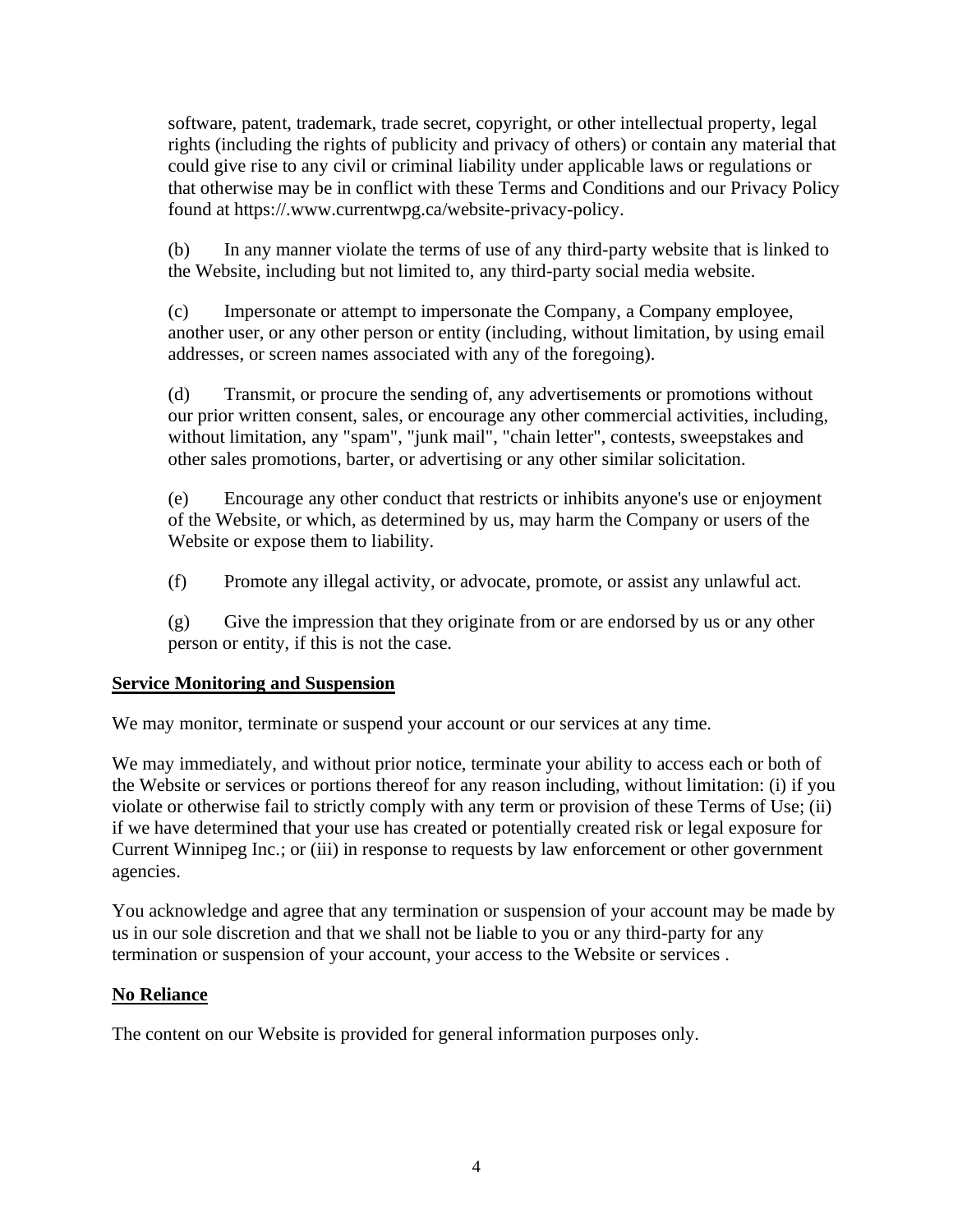Although we make reasonable efforts to update the information on our Website, we make no representations, warranties, or guarantees, whether express or implied, that the content on our Website is accurate, complete, or up to date.

# **Privacy**

By submitting your personal information and using our Website, you consent to the collection, use, reproduction, hosting, transmission, and disclosure of any such user content submissions in compliance with our Privacy Policy, found at https://.www.currentwpg.ca/website-privacypolicy as we deem necessary for use of the Website and provision of services.

By using this Website you are consenting to the use of cookies which allow a server to recall previous requests or registration and/or IP addresses to analyze website use patterns. You can set your browser to notify you before you receive a cookie, giving you the chance to decide whether to accept it. You can also set your browser to turn off cookies. If you do, however, some areas of the Website may not function adequately.

# **Third-Party Websites**

For your convenience, this Website may provide links or pointers to third-party sites. We make no representations about any other websites that may be accessed from this Website. If you choose to access any such sites, you do so at your own risk. We have no control over the contents of any such third-party sites and accept no responsibility for such sites or for any loss or damage that may arise from your use of them. You are subject to any terms and conditions of such third-party sites.

Such links to third-party sites from the Website may include links to certain social media features that enable you to link or transmit on your own or using certain third-party websites, certain content from this Website. You may only use these features when they are provided by us and solely with respect to the content identified.

You may link to our homepage, provided you do so in a way that is fair and legal and does not damage our reputation or take advantage of it. You must not establish a link in such a way as to suggest any form of association, approval, or endorsement on our part where none exists. Our Website must not be framed on any other site, nor may you create a link to any part of our Website other than the homepage. We reserve the right to withdraw linking permission without notice. The website in which you are linking must comply in all respects with the Conditions of Use. You agree to cooperate with us in causing any unauthorized framing or linking to immediately stop.

# **Online Purchases**

All orders, purchases or transactions for the sale of goods from the Website are subject to the following terms: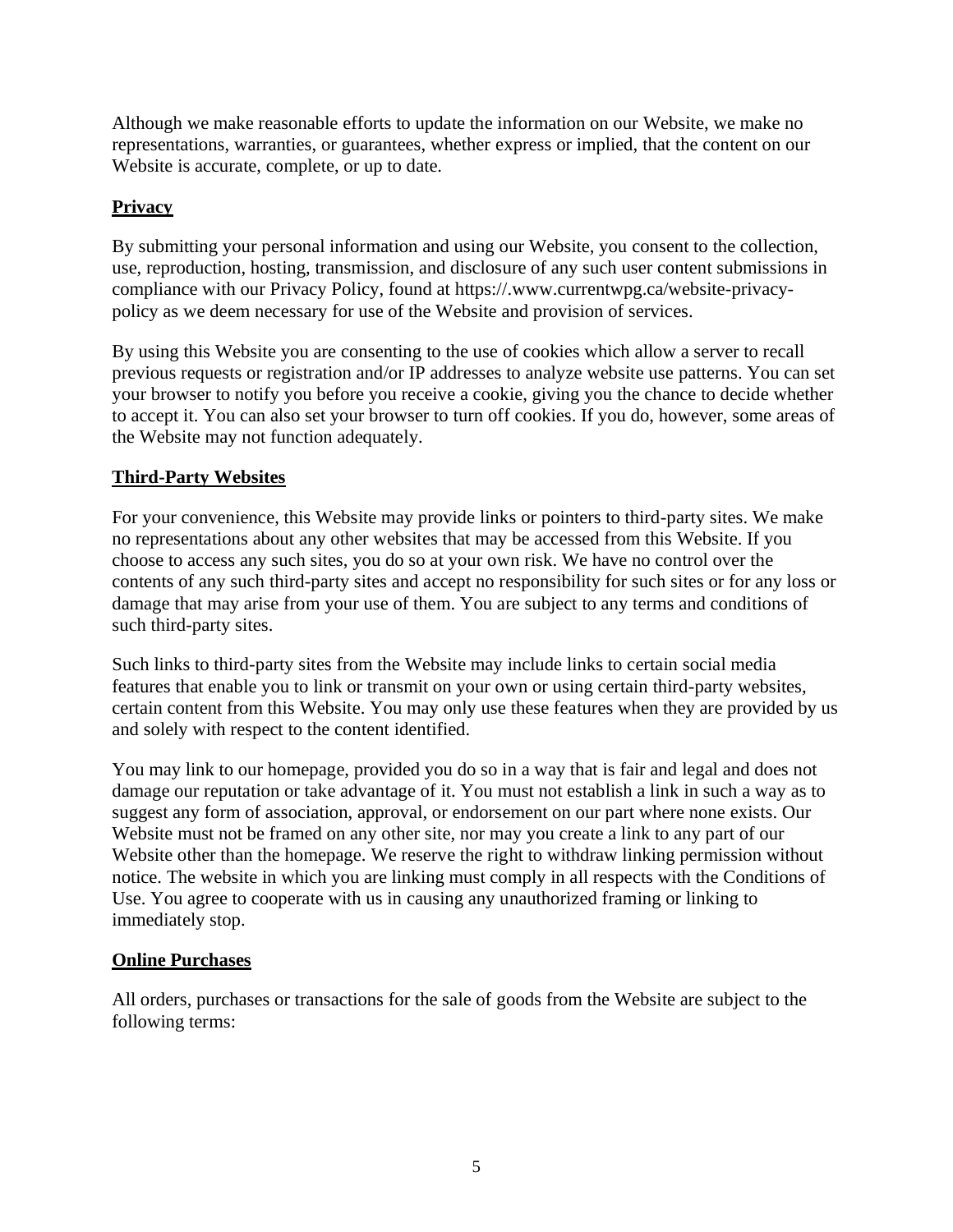## Modification to Price

Prices for our products and merchandise are subject to change without notice. We reserve the right at any time to modify or discontinue products without notice. We shall not be liable to you or to any third-party for any modification, price change, suspension or discontinuation of products offered on the Website.

## Products and Merchandise

Certain products and merchandise may be available exclusively through the website. These products may have limited quantities and are subject to return or exchange only according to our Shipping & Return Policy https://www.currentwpg.ca/shipping-and-return-policy.

We make every effort to display as accurately as possible the colors and images of our products that appear in on our Website store. We cannot guarantee that your computer monitor's display of any colour will be accurate.

We reserve the right to limit the sales of our products and merchandise to any person, geographic region or jurisdiction. We may exercise this right on a case-by-case basis. We reserve the right to limit the quantities of any products or merchandise we offer. All descriptions of products or merchandise, and pricing are subject to change at any time without notice, at our sole discretion. We reserve the right to discontinue any product at any time. Any offer for any product or merchandise made on this site is void where prohibited.

We do not warrant that the quality of any products or merchandise, information, or other material purchased or obtained by you will meet your expectation, or that any error will be corrected.

### Accuracy of Billing and Account Information

We reserve the right to refuse any order you place with us. We may, in our sole discretion, limit or cancel quantities purchased by any person on a per person, per account or per order basis. In the event we make a change to or cancel an order, we will attempt to notify you by contacting the email and/or phone number provided at the time the order was placed. We reserve the right to limit or prohibit orders that, in our judgement, appear to be placed by dealers, resellers or distributors.

You agree to provide current, complete and accurate purchase and account information for all purchases made on or through our Website. You agree to promptly update your account and other information, including your email address, mailing address, and credit card numbers and expiration dates, so that we can complete the transaction and contact you as needed.

For more detail, please review our Shipping & Return Policy https://www.currentwpg.ca/shipping-and-return-policy.

### **Geographic Restrictions**

The owner of the Website is based in the Province of Manitoba in Canada. We provide this Website for use only by persons located in Canada. This Website is not intended for use in any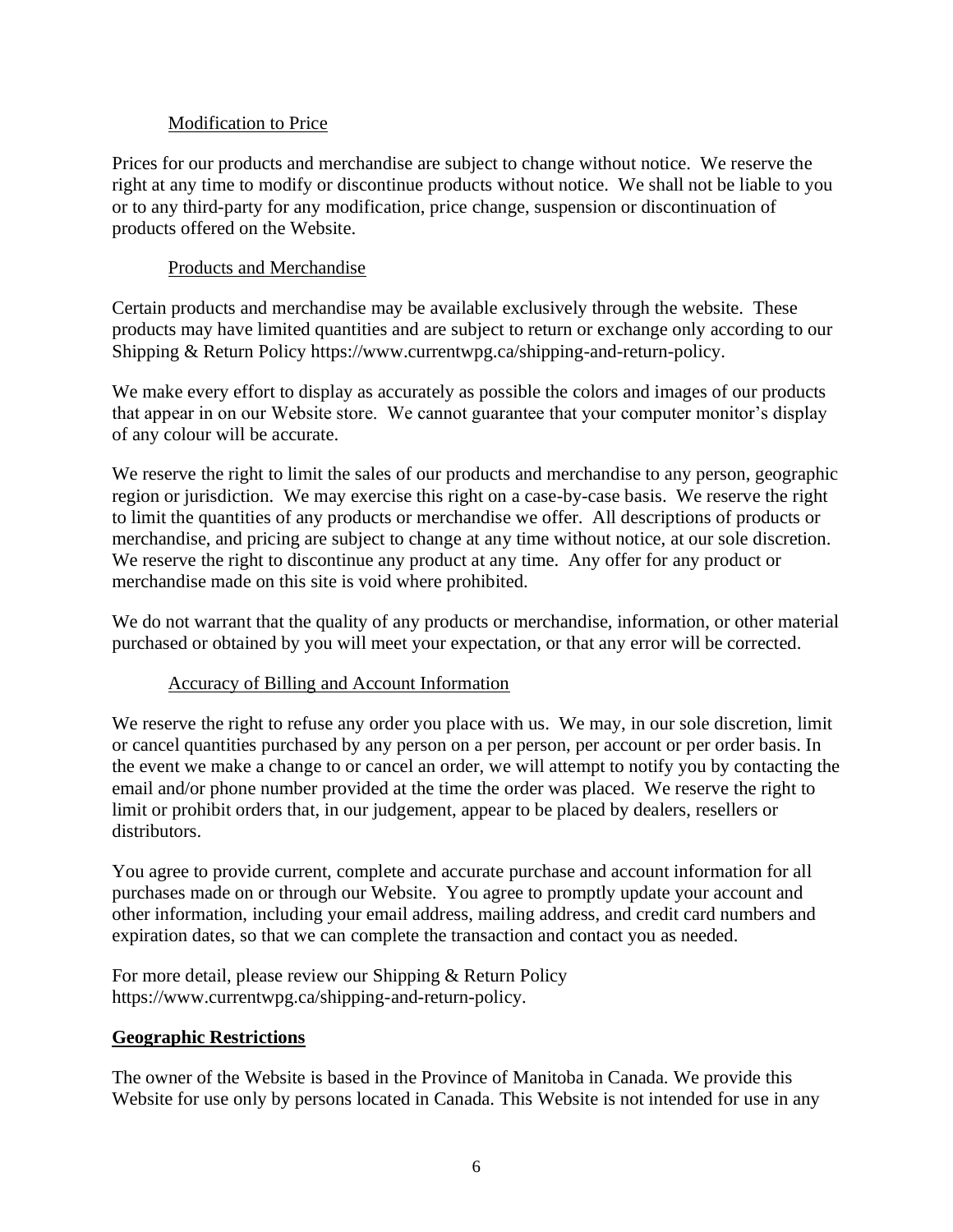jurisdiction where its use is not permitted. If you access the Website from outside Canada, you do so at your own risk and you are responsible for compliance with local laws of your jurisdiction.

## **Disclaimer of Warranties**

YOU UNDERSTAND AND AGREE THAT YOUR USE OF THE WEBSITE, ITS CONTENT, AND ANY SERVICES OR ITEMS FOUND OR ATTAINED THROUGH THE WEBSITE IS AT YOUR OWN RISK. THE WEBSITE, ITS CONTENT, AND ANY SERVICES OR ITEMS FOUND OR ATTAINED THROUGH THE WEBSITE ARE PROVIDED ON AN "AS IS" AND "AS AVAILABLE" BASIS, WITHOUT ANY WARRANTIES OR CONDITIONS OF ANY KIND, EITHER EXPRESS OR IMPLIED INCLUDING, BUT NOT LIMITED TO, THE IMPLIED WARRANTIES OF MERCHANTABILITY, FITNESS FOR A PARTICULAR PURPOSE, OR NON-INFRINGEMENT. THE FOREGOING DOES NOT AFFECT ANY WARRANTIES THAT CANNOT BE EXCLUDED OR LIMITED UNDER APPLICABLE LAW.

NEITHER THE COMPANY NOR ITS PARENT, SUBSIDIARIES, AFFILIATES, OR THEIR RESPECTIVE DIRECTORS, OFFICERS, EMPLOYEES, AGENTS, SERVICE PROVIDERS, CONTRACTORS, LICENSORS, LICENSEES, SUPPLIERS, OR SUCCESSORS MAKE ANY WARRANTY, REPRESENTATION, OR ENDORSEMENT WITH RESPECT TO THE COMPLETENESS, SECURITY, RELIABILITY, SUITABILITY, ACCURACY, CURRENCY, OR AVAILABILITY OF THE WEBSITE OR ITS CONTENTS. WITHOUT LIMITING THE FOREGOING, NEITHER THE COMPANY NOR ITS PARENT, SUBSIDIARIES, AFFILIATES OR THEIR RESPECTIVE DIRECTORS, OFFICERS, EMPLOYEES, AGENTS, SERVICE PROVIDERS, CONTRACTORS, LICENSORS, LICENSEES, SUPPLIERS, OR SUCCESSORS REPRESENT OR WARRANT THAT THE WEBSITE, ITS CONTENT, OR ANY SERVICES OR ITEMS FOUND OR ATTAINED THROUGH THE WEBSITE WILL BE ACCURATE, RELIABLE, ERROR-FREE, OR UNINTERRUPTED, THAT DEFECTS WILL BE CORRECTED, THAT OUR WEBSITE OR THE SERVER THAT MAKES IT AVAILABLE ARE FREE OF VIRUSES OR OTHER HARMFUL COMPONENTS.

# **Limitation on Liability**

EXCEPT WHERE SUCH EXCLUSIONS ARE PROHIBITED BY LAW, UNDER NO CIRCUMSTANCE WILL THE COMPANY NOR ITS PARENT, SUBSIDIARIES, AFFILIATES OR THEIR RESPECTIVE DIRECTORS, OFFICERS, EMPLOYEES, AGENTS, SERVICE PROVIDERS, CONTRACTORS, LICENSORS, LICENSEES, SUPPLIERS, OR SUCCESSORS BE LIABLE FOR NEGLIGENCE, GROSS NEGLIGENCE, NEGLIGENT MISREPRESENTATION, FUNDAMENTAL BREACH, DAMAGES OF ANY KIND, UNDER ANY LEGAL THEORY, INCLUDING ANY DIRECT, INDIRECT, SPECIAL, INCIDENTAL, CONSEQUENTIAL, OR PUNITIVE DAMAGES, INCLUDING, BUT NOT LIMITED TO, PERSONAL INJURY, PAIN AND SUFFERING, EMOTIONAL DISTRESS, LOSS OF REVENUE, LOSS OF PROFITS, LOSS OF BUSINESS OR ANTICIPATED SAVINGS, LOSS OF USE, LOSS OF GOODWILL, LOSS OF DATA, AND WHETHER CAUSED BY TORT (INCLUDING NEGLIGENCE), BREACH OF CONTRACT, BREACH OF PRIVACY, OR OTHERWISE, EVEN IF THE PARTY WAS ALLEGEDLY ADVISED OR